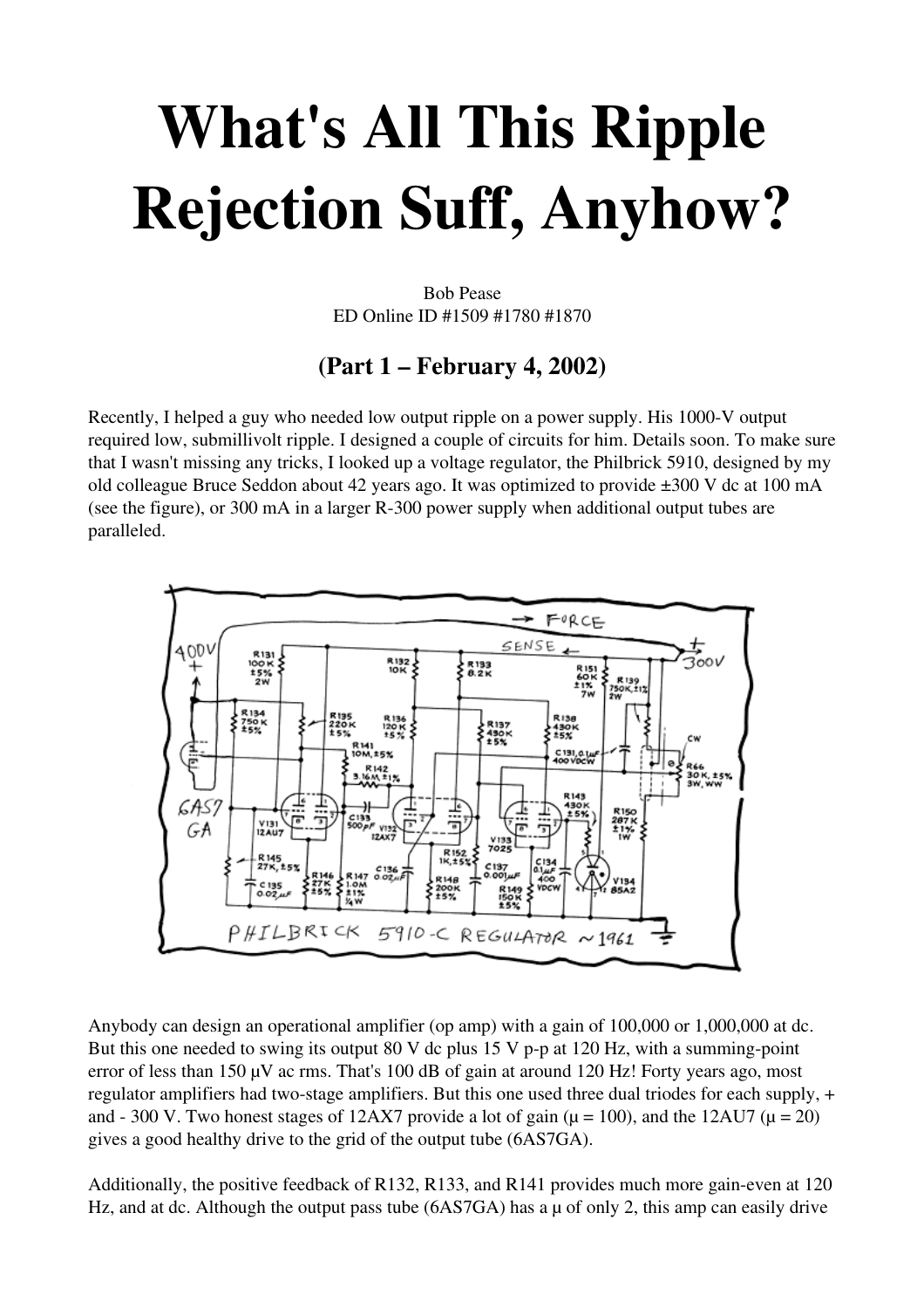the grid to any necessary voltage, whether no-load or full-load, low-line or high-line. Also, it has submillivolt gain error, for line, load, or ripple.

There are good bypass capacitors, such as at C131 and C134, to filter and bypass the noises for frequencies above 4 Hz. That helps keep the output's noise below 250 µV rms. This amplifier was also optimized for fast bandwidth. The output bypass capacitors (not shown) were 150 µF at 525 VDCW, specified with good low RS.

The 5910 dual regulator amplifier was built in a little boxy subassembly. The tubes stuck up above the box, with the passive components mounted on turret terminals along the insides of the box.

I bought a 30-year-old R-300 that was still in very good shape. I used a Variac to turn up the line voltage very slowly to "form up" the electrolytics. It would be harmful to apply full line power right away. I fired it up and it regulated nicely.

After I did a general check-out, it was time to do noise testing. I used a series stack of three 25-W light bulbs to draw ~190 mA of load. The ripple voltage on the main ("upstream") filter capacitors rose to 9 V p-p. The output ripple-plus-noise increased from 100  $\mu$ V rms to perhaps 120  $\mu$ V-truly negligible, barely 3 ppm (p-p) of the dc output, even at full load. The ripple was barely 40  $\mu$ V p-p. Not bad! The load regulation was submillivolt, and the line regulation was very good too.

So it's encouraging that 40 years ago, a high-gain three-stage op amp could provide excellent ripple rejection, and that old machine still runs well today. Soon, I'll show how to get low ripple voltage by adding an add-on circuit to an existing high-voltage supply. Perhaps using a fast FET op amp running on  $\pm 6$  V.

I'm looking forward to using that old R-300 to run a whole bunch of tests on various old vacuumtube operational amplifiers. I've been waiting to do that for years! We rarely use vacuum tubes these days, but here's a good example of how tubes could do some very good work. I'll have more comments on the old art of designing with tubes, and the early days of operational amplifiers, 40 or more years ago.

## (Part 2 – November 11, 2002)

As I said a few months ago, the study of ripple rejection will continue. Some guys asked me, "How can I convert a high-ripple voltage supply to a low-ripple one, or to a very low-ripple one?" I am reminded of the little girl who pondered over the Sunday School teacher's question: "What must we do to receive forgiveness of sin?" After some thought, she replied, "First, you have to sin...."

So first we have to make some ripple. Figure C, located on my Web site at www.national.com/rap/ripplerej.html, is a floating, battery-powered sawtooth oscillator, which I will call a NoiseMaker. Its task is to add ripple on top of the output of a quiet high-voltage supply and make it noisy enough that we can see if our ripple-rejection circuits are working-and exactly how well.

The circuit of Figure D (found on the above Web page) is not much more than an accoupling network found in any ac oscilloscope. But it includes safety factors and safety networks to protect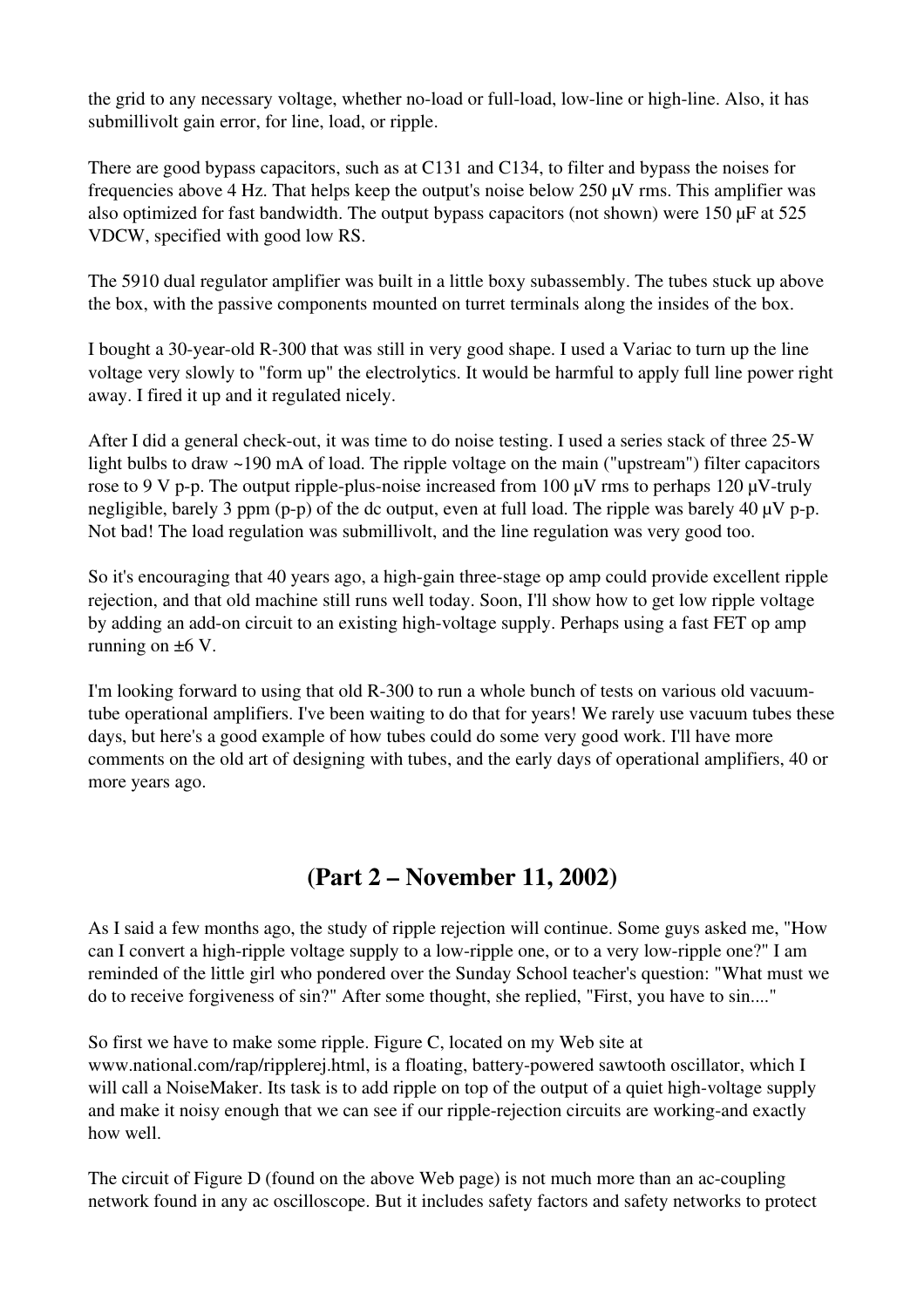the scope. After all, most scopes won't stand 300 V dc on their ac inputs. The coupling capacitors aren't rated for that. It also helps to define the bandwidth.

The circuit of Figure E (same Web page) is an ordinary ac pre-amp, because the supply we studied in February had just 100  $\mu$ V ac rms of noise. But when we get through, the noise will be so low that we'll need a pre-amp to evaluate it.

Now, how does the circuit of the figure on this page (Ripple Rejection Type A) work? Every op amp, if fed a noisy feedback path, can be made to try to amplify a counter-error signal to cancel out that noise. Even if the NoiseMaker produces 0.25 V rms of noise, the error voltage at the input of the op amp need not be more than a millivolt. That's enough to make the output move to cancel out that noise, as seen at its input.

This circuit's limitation is the op amp's gain-bandwidth product. So the amplifier must have a lot of GBW product, but its CMRR or PSRR are not very important. I think I'll try an LF411, with good bandwidth, or an LMV751, with 7 nV/ $\hat{z}$ -Hz and low I<sub>B</sub>. If we can keep the op amp's gain above 100 at 10 kHz, we can get a 100:1 improvement at that frequency, and even more at lower frequencies. Could we use a bipolar op amp with lower  $V_N$  and worse  $I_N$ ? Not impossible, but unlikely. Hey, I'll try anything-once....

NOTE: In every application, the best choice of amplifier, and the best way to optimize the noise, depends on the impedances and on the specified bandwidth for which low noise is required. When things start changing, the optimization changes a lot. The rules for this example are: For a 3-dB bandwidth of 20 Hz to 10 kHz, get the lowest noise possible with the NoiseMaker specified-95 mV p-p at 26 kHz, plus the 100- $\mu$ V rms broadband noise of the basic Philbrick R-300.

What are the results? What's the best noise, with the best amplifiers? I didn't get this optimized before the deadline for this column. Further, I want to try out a special version of the Sallen-Key filter. We'll call that Ripple Rejection Circuit Type B.

I'll have the results by next month. Then we'll see which circuit is good, which is better, and which performance is best, with what amplifier, to reject the noise of the NoiseMaker. We'll find out which circuit gives the lowest noise with the NoiseMaker turned off. Have you ever seen a 300-V power supply that had less than  $1 \mu V$  rms of noise? See you in a month!

P.S. When I built this circuit, I carefully put a 330‡ resistor in the input path, in series with each of the 400-V,  $0.1$ - $\mu$ F mylar caps. But I neglected to draw them into the published schematic. Please add those in. Otherwise, the high charge during turn-on would fry the 1N914s!

## (Part 3 – December 9, 2002)

Okay, I wish I could tell you guys that I have improved the old R-300's noise down to 1  $\mu$ V rms, on top of its 300-V dc output. I tried. I applied both the Type A servo amplifier from last month (electronic design, Nov. 11, p. 84) and the new Sallen-Key filter, Type B, shown in the figure. It's battery powered, and the LMV751 runs well on three AA cells. (If you want long and cheap battery life, use C or D cells instead.) I also used the level-shifter, and the pre-amp and NoiseMaker shown at www.national.com/rap/ripplerej.html.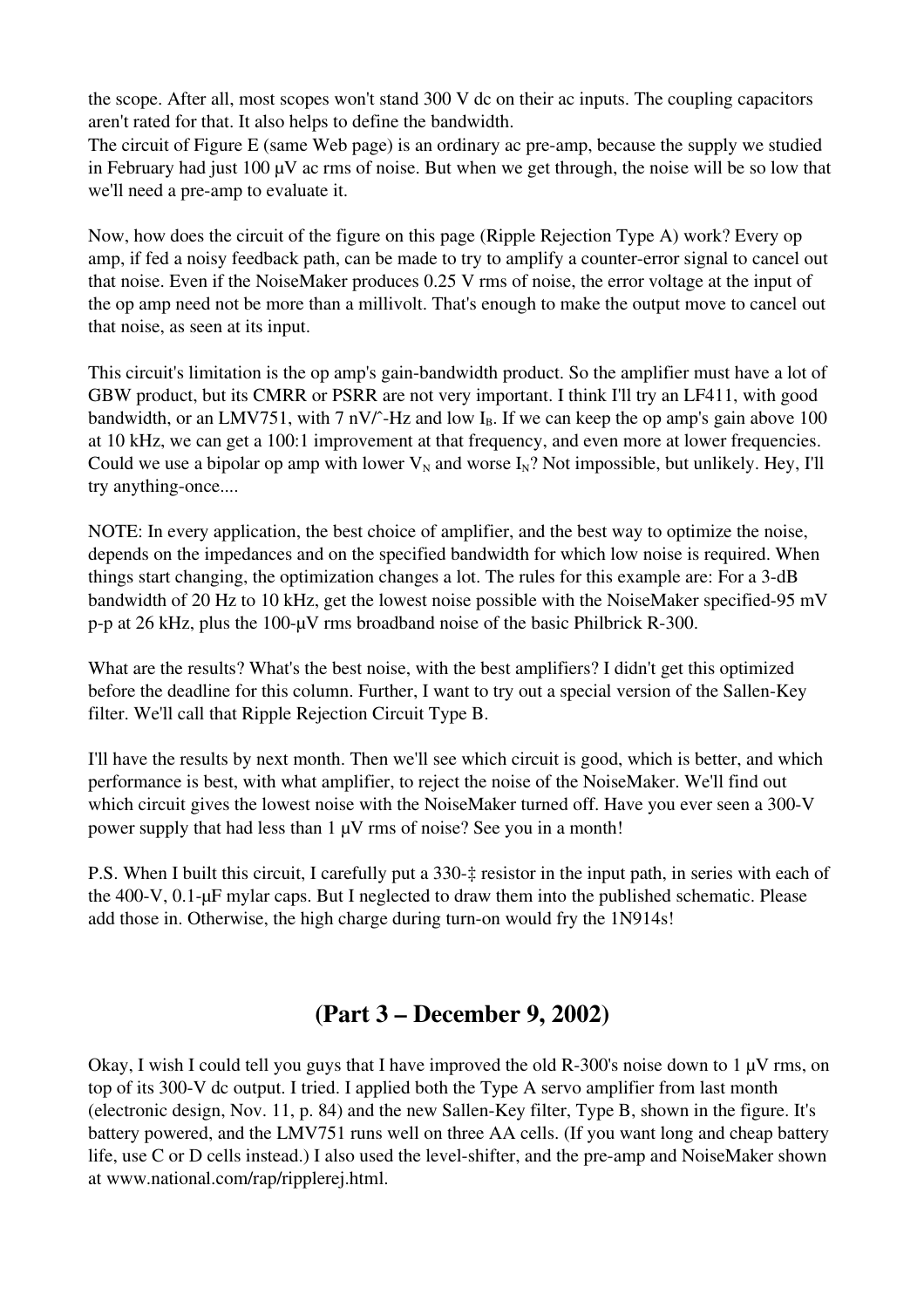

Actually, I was able to work the noise down from 75 to about 9 µV rms, using each of the Type A and B circuits. I tried to get it lower, but the spatial orientation of the magnetic flux in the neighborhood would have made it very hard to get anything below 9 µV. I'll never say never, but it's not easy. Magnetic fields are nasty and hard to shield or screen out. Layout is critical and not easy. Maybe I'll just put longer wires on the pre-amps and move them far from the R-300, the transformers of all the power supplies, and the voltmeter. Might work!

Further: Look at the careful filter structure of the schematic diagram of the figure, Type B. There should not be much 1/f noise. But I had plenty of jitter, wobble, and 1/f noise-much more than I expected. There was maybe 10 to 20  $\mu$ V of jitter. I considered the layout and the characteristics of the mylar capacitors (400-V capacitors running on less than  $150$  V dc), yet I couldn't find much of a clue as to what was causing the noise.

Then I thought about the resistors. Can an AB  $1/2-W$ , 5.1-M‡ resistor running at 150 V generate enough 1/f noise-current noise-to make a poor reading? Maybe so. I will study this later, just not this week. There are some trick tests that I'll want to run.... Hey, I never looked this closely before!

I did get some good data on the ac ripple-rejection, using my NoiseMaker (schematic is on my Web site) to try to cut the ripple of an  $85-mV$  p-p (26-mV rms) noise at a 26-kHz nominal switching frequency, with lots of harmonics at 52 and 78 kHz. Although the Type A circuit improved the 26 mV to 0.88 mV, Type B did a bit better at 0.83 mV. But that was NOT unexpected. So it's not too hard to get a 30-dB noise improvement by employing a cheap, low-noise op amp, such as LMV751.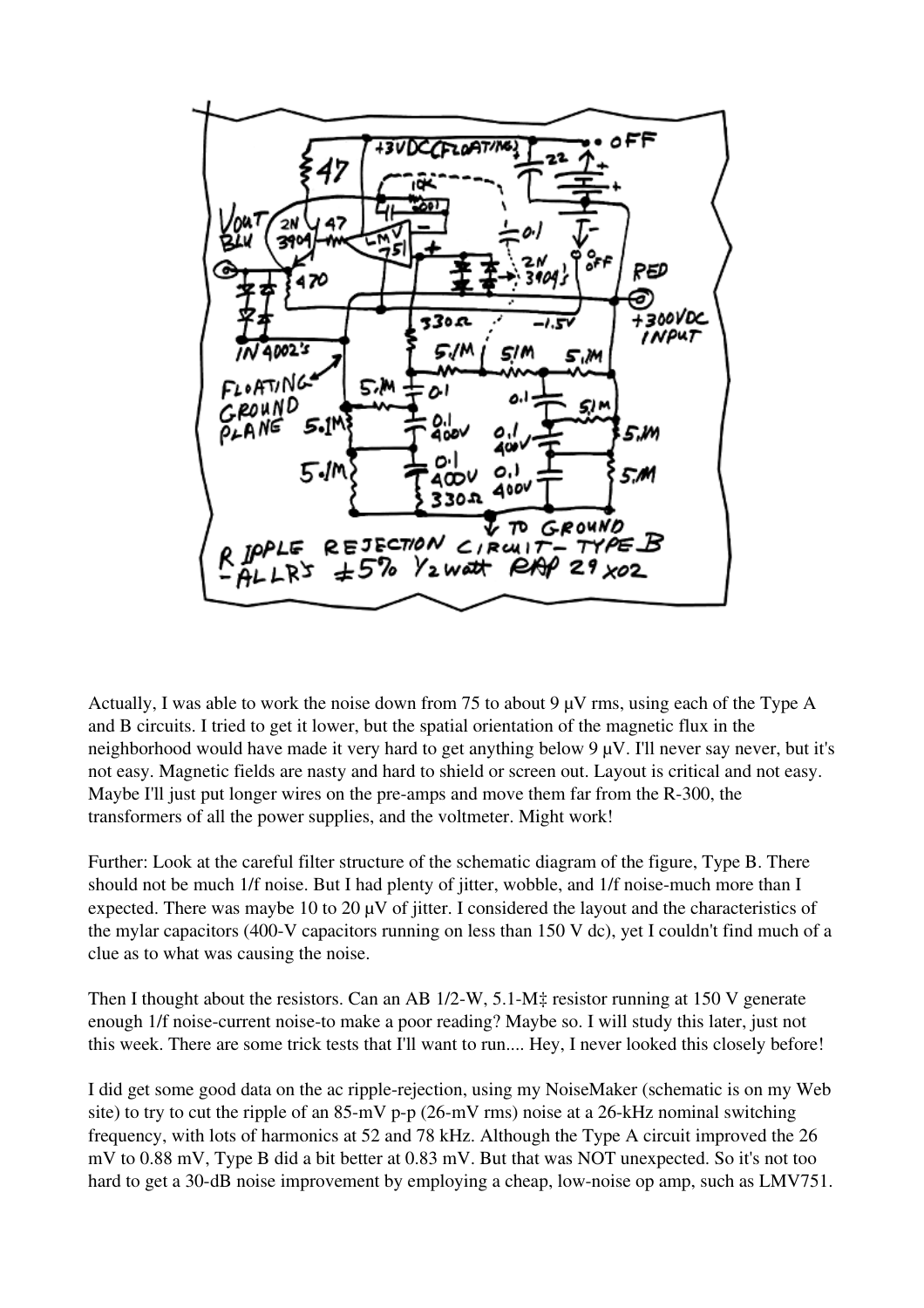Both schemes worked pretty well. But Type A didn't like to tolerate a lot of capacitive load from the op-amp's output to ground-that is, the capacitance from the power-supply low terminal to ground. It was able to drive the R-300's capacitance. But adding a coax cable over to the voltmeter made it grouchy at 4 MHz. So I just had to bring the voltmeter (HP3400A) over by the amplifier.

Yet Type B would surely be grouchy if there was a lot of capacitance from  $+V_{\text{OUT}}$  to ground. So any fast, nimble, low-noise amplifier may get grouchy about capacitive loads. In some cases, a series R-C damper can help. There are no easy answers. If I got a "hotter" op amp with a lot more than 4 MHz of GBW product, that would certainly help; and some 26- to 52-kHz noise can be filtered with extra L and C. So this analysis is encouraging.

In all of these studies, I never got a shock, never caused a BANG, and never blew up any components or op amps (except when my thumb absent-mindedly nudged a  $\pm$ 2-V supply up to  $\pm$ 12 V). So I don't feel bad, figuratively and literally.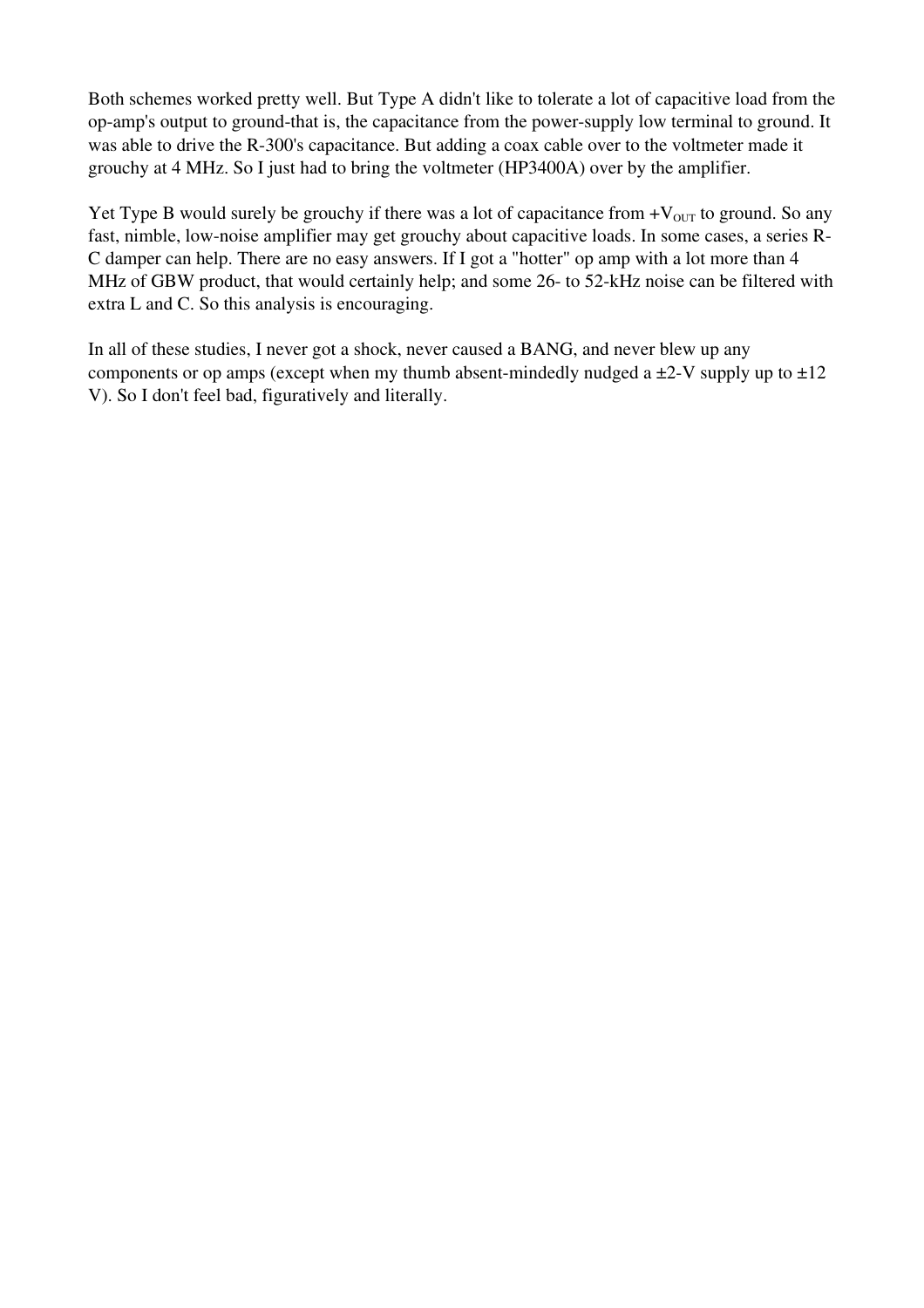These are the Schematic Diagrams of the 3 circuits I employed, NoiseMaker and Level-Shifter and Preamp Circuits, to use with "Ripple-Rejection Stuff" columns, to evaluate the low-noise, lowripple circuits in Electronic Design.